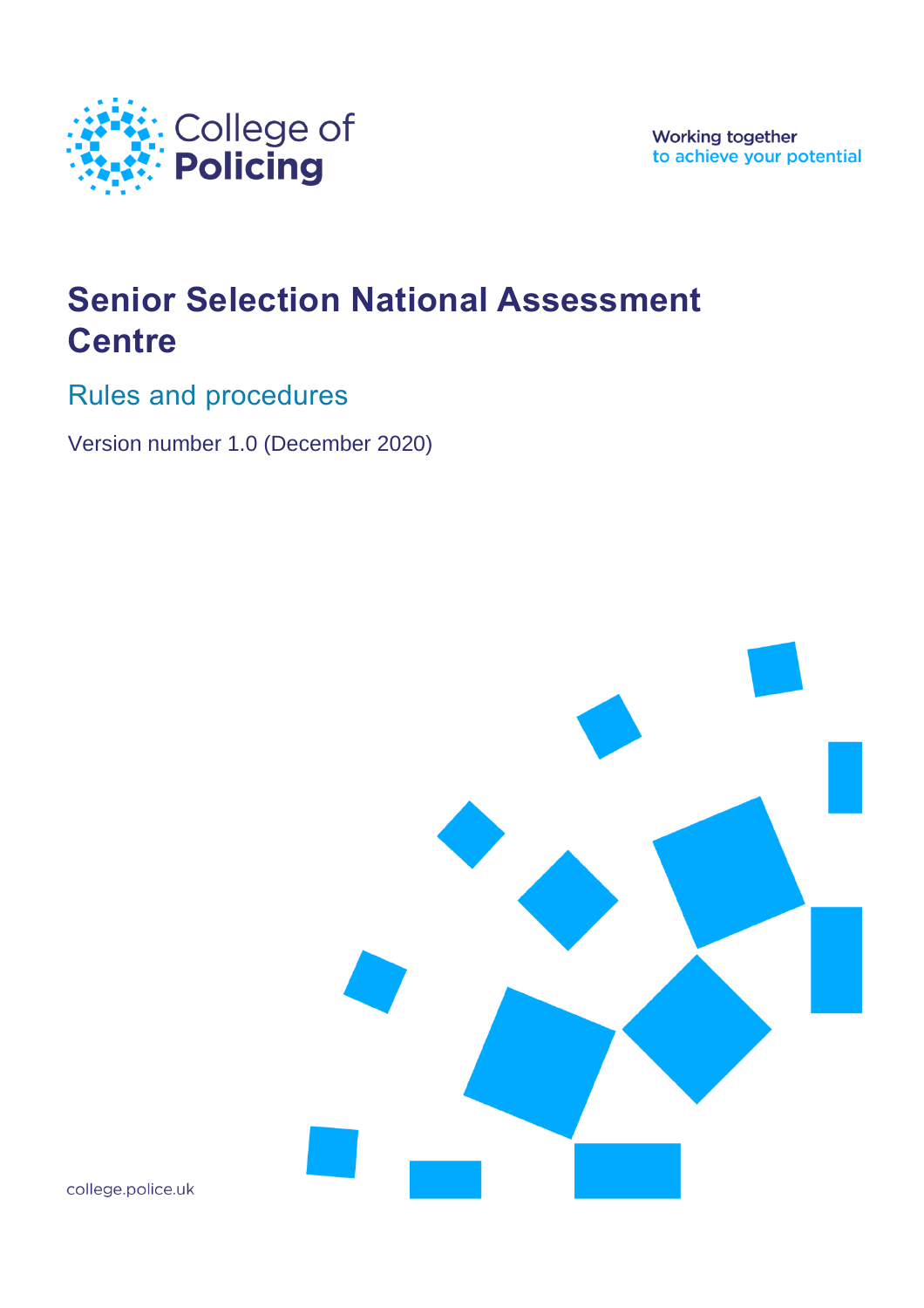College of Policing Limited Leamington Road Ryton-on-Dunsmore Coventry, CV8 3EN

Publication date: December 2020

© – College of Policing Limited (2020)

All rights reserved. No part of this publication may be reproduced, modified, amended, stored in any retrieval system or transmitted, in any form or by any means, without the prior written permission of the College or as expressly permitted by law.

Anyone wishing to copy or re-use all or part of this publication for purposes other than expressly permitted by law will need a licence. Licence applications can be sent to [SeniorSelection@college.pnn.police.uk](mailto:SeniorSelection@college.pnn.police.uk)

Where we have identified any third-party copyright material you will need permission from the copyright holders concerned.

Any other enquiries regarding this publication or to request copies in accessible formats please contact the Senior Selection team [\(SeniorSelection@college.pnn.police.uk\)](mailto:SeniorSelection@college.pnn.police.uk) the College on 0800 4963322 or [contactus@college.pnn.police.uk.](mailto:contactus@college.pnn.police.uk)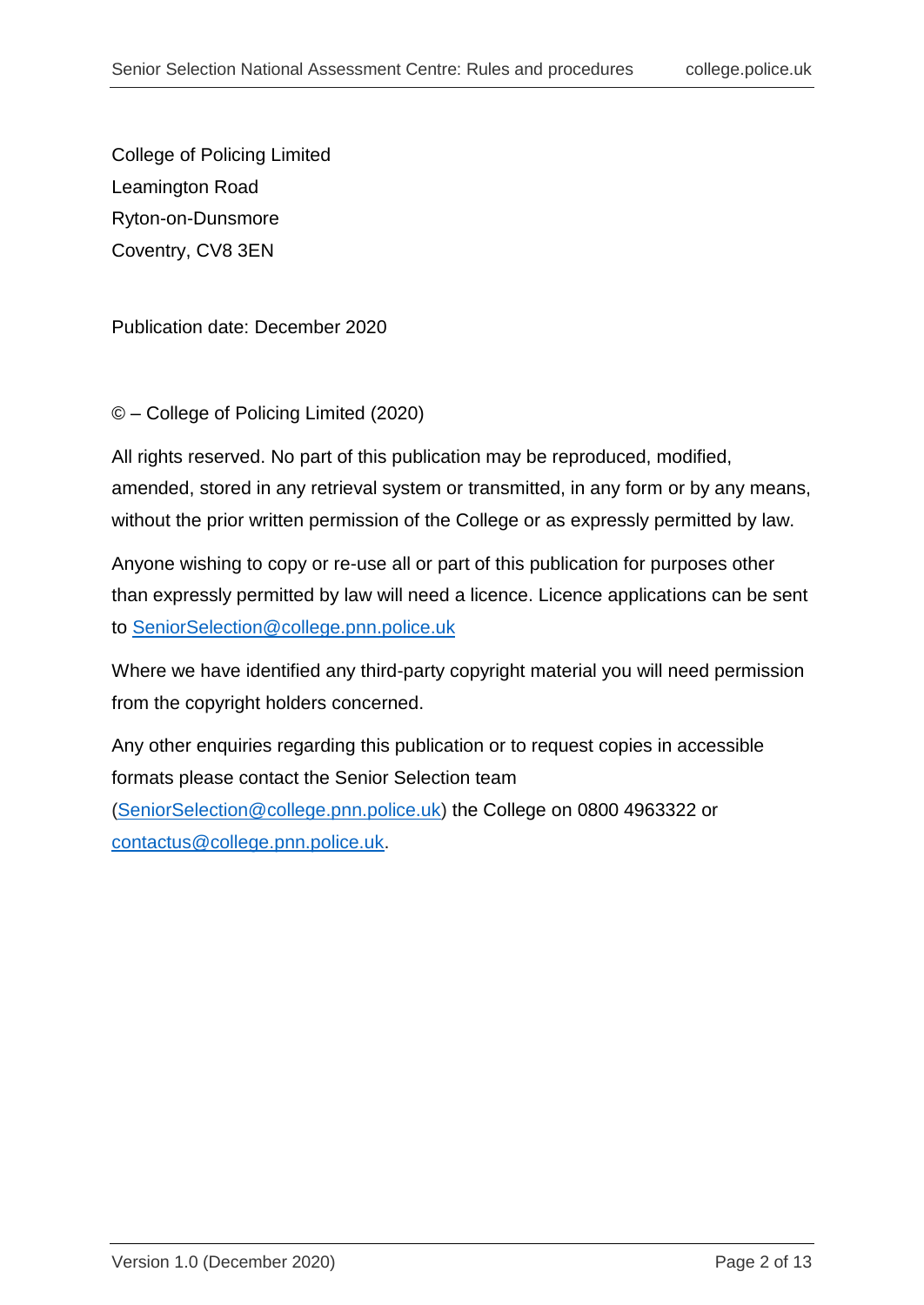# **Contents**

| Accommodations and reasonable adjustments for candidates  5 |
|-------------------------------------------------------------|
|                                                             |
|                                                             |
|                                                             |
|                                                             |
|                                                             |
|                                                             |
|                                                             |
|                                                             |
|                                                             |
|                                                             |
|                                                             |
|                                                             |
|                                                             |
|                                                             |
|                                                             |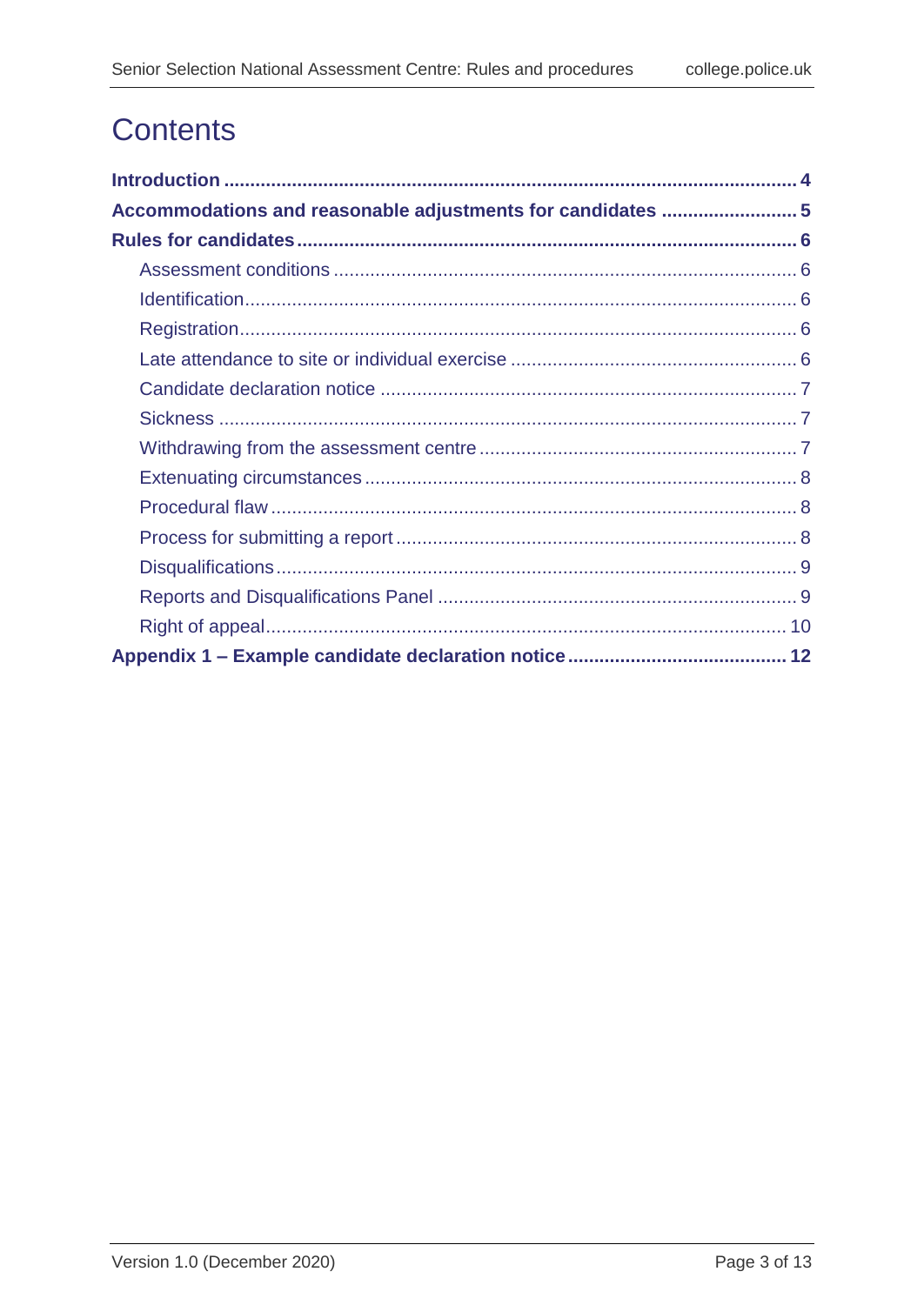## <span id="page-3-0"></span>**Introduction**

This document contains the rules and assessment procedures for candidates attending a Senior Selection National Assessment Centre from March 2020. These include the following.

- Senior Police National Assessment Centre (Senior PNAC) for officers at superintending ranks who wish to become commanders or assistant chief constables.
- Senior Police Staff Selection Process for senior police staff who wish to undertake executive development through the Strategic Command Course.
- Direct Entry (Superintendent) National Assessment Centre for those wishing to join policing on the direct entry scheme at superintendent level.
- Direct Entry (Inspector) National Assessment Centre for those wishing to join policing on the direct entry scheme at inspector level.
- Fast Track National Assessment Centre (constable to inspector) for officers who wish to enter onto the Fast Track scheme.

This document supersedes all previously published rules and procedure documents.

Candidates should read all information within this document prior to undertaking one of the assessment centres above and should use this to build on information provided within candidate application materials. Further information specific to each assessment centre is available on the College of Policing website.

Candidates should use the following email address to refer any queries relating to the assessment centres, to notify the College of Policing of a certified sickness or to submit extenuating circumstances or reports:

#### **[SeniorSelection@college.pnn.police.uk](mailto:SeniorSelection@college.pnn.police.uk)**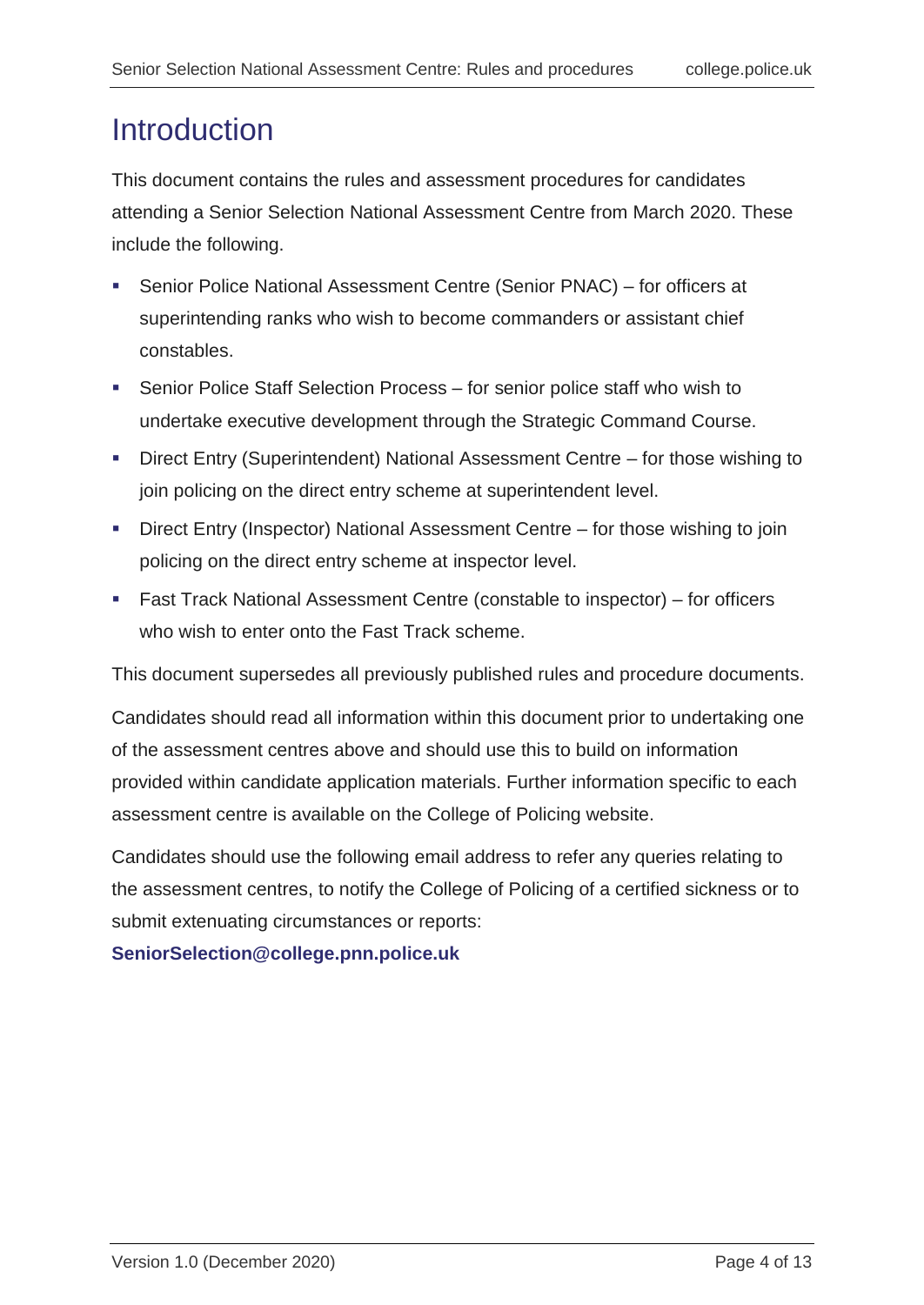# <span id="page-4-0"></span>Accommodations and reasonable adjustments for candidates

The College of Policing is committed to providing valid, fair and reliable assessment products for the police service. In doing so, it is sometimes appropriate to make accommodations or reasonable adjustments to these assessment products for candidates with particular requirements, to enable them to undertake a fair assessment.

Candidates who feel they may require an accommodation or reasonable adjustment at a Senior Selection National Assessment Centre should consult the Senior Selection Team policy on Accommodations and Reasonable Adjustments for Candidates.

As outlined in this policy, a reasonable adjustment refers specifically to a requirement within this legislation relating to disability, whereas an accommodation may be considered and supported in a wider range of circumstances. However, in considering whether an accommodation is appropriate, it is important to ensure that the accommodation does not change the standard that the candidate is being measured against, nor that the candidate is provided with an unfair advantage over other candidates.

All cases of accommodation and reasonable adjustment are considered on a caseby-case basis and decisions are made in accordance with the Senior Selection Team policy on Accommodations and Reasonable Adjustments for Candidates. A copy of this policy can be obtained on the College of Policing website.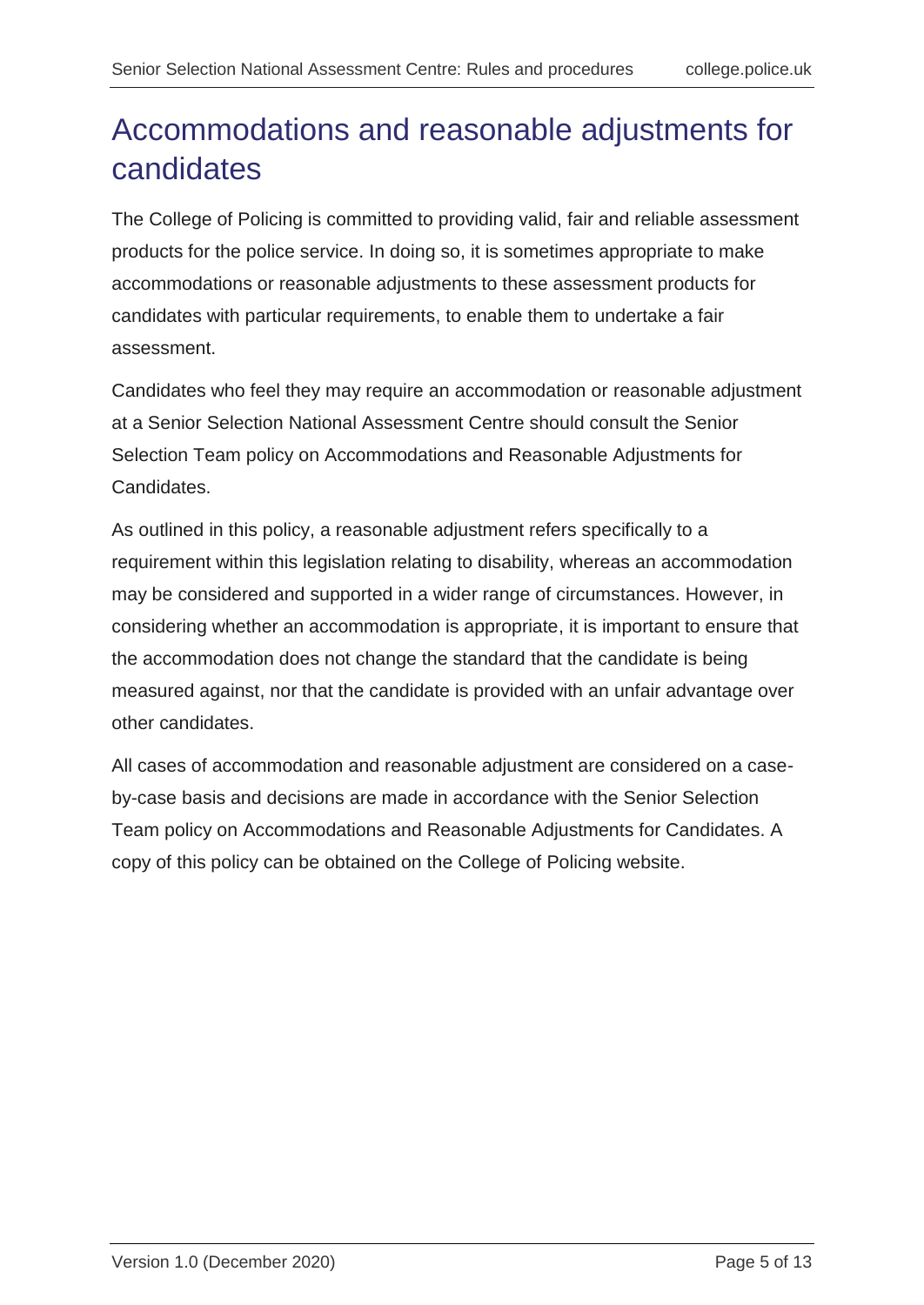## <span id="page-5-0"></span>Rules for candidates

#### <span id="page-5-1"></span>Assessment conditions

These assessments are run under examination conditions. Candidates are reminded that they must not remove any assessment centre material from the site or share any online assessment material.

#### <span id="page-5-2"></span>**Identification**

Candidates must ensure that they produce a proof of identity to enable them to gain access to the assessment site and participate in the assessment centre. The proof of identity must contain a photograph (for example, a driving licence or passport) and will be checked at registration or, where applicable, during any online assessments. Police officers must bring their warrant card as proof of identity.

## <span id="page-5-3"></span>**Registration**

Candidates must ensure that they attend the registration area of their designated venue between the times shown on their joining instructions for registration and briefing.

#### <span id="page-5-4"></span>Late attendance to site or individual exercise

Circumstances can arise where a candidate may be delayed in arriving at the assessment centre venue or to an individual exercise (including those that may take place online) during the assessment centre. It is the candidate's responsibility to notify the Assessment Centre Delivery Team (contact details will be provided with the candidate pre-assessment information) or to arrange for someone to notify them on their behalf. If there are exceptional or unavoidable circumstances, then contingency arrangements will be considered to address the issue in order for candidates to complete the assessment centre where possible.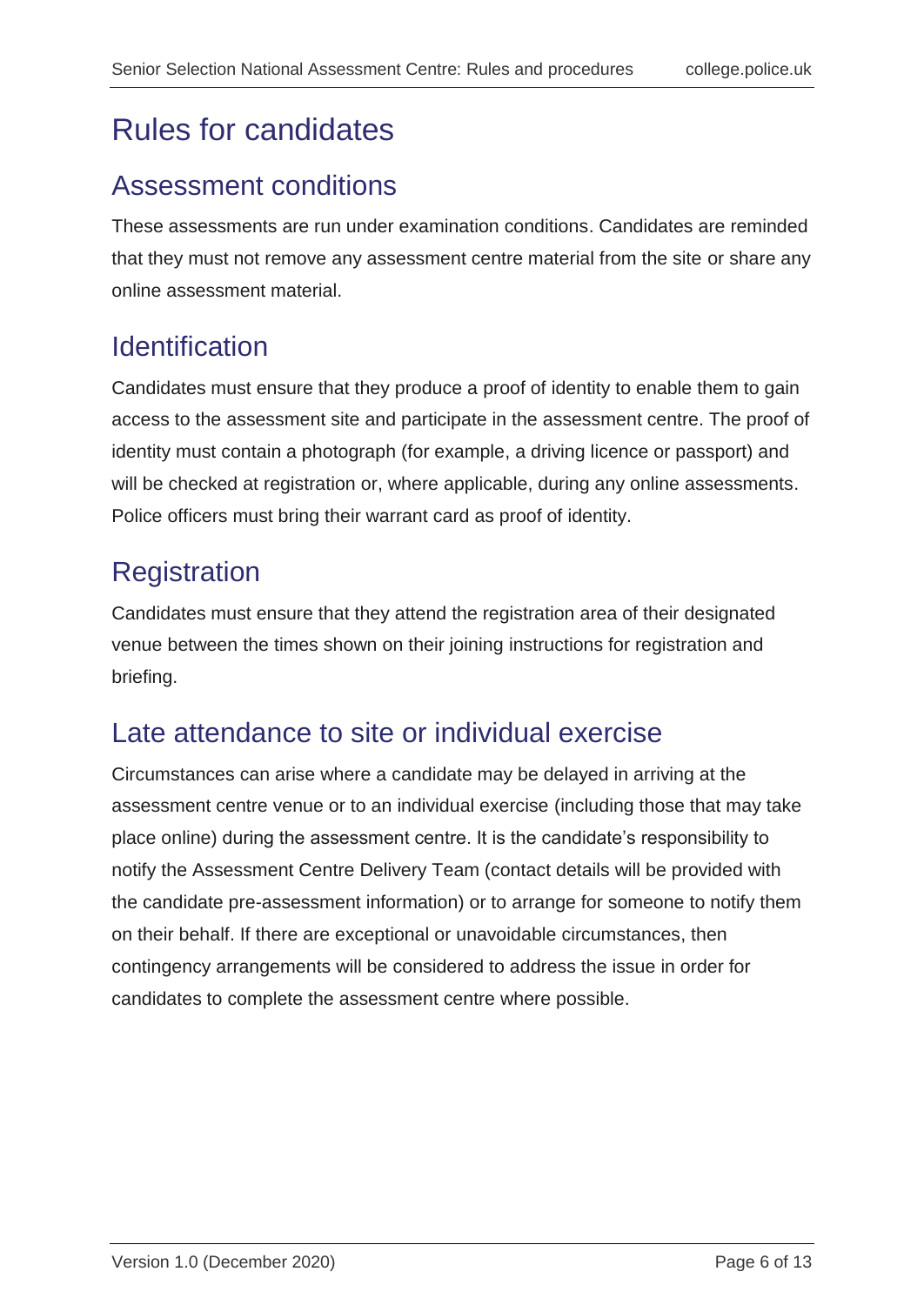### <span id="page-6-0"></span>Candidate declaration notice

The decision to undertake an assessment centre is that of the candidate and all candidates must sign the candidate declaration notice before being permitted to participate in the assessment. The document wording has been provided in Appendix A.

## <span id="page-6-1"></span>**Sickness**

A candidate who is either medically or self-certificated sick, or who is on 'restricted duties' through illness or injury, must provide a certificate from their GP confirming their fitness to attend the assessment centre. Candidates must notify the Senior Selection team before the assessment centre of their circumstances and must hand in the certificate to the invigilator at the time of registration. A candidate who declares themselves fit to attend and participate at the assessment centre, with the approval of a GP, will mean that the medical condition is unlikely to be considered as extenuating circumstances.

If a candidate becomes unwell on the day of, or during, the assessment centre, they should inform a member of the invigilation or Assessment Centre Delivery Team at the venue immediately (or using the contact details provided within the joining instructions if the assessment is taking place online). If a candidate becomes unwell during an exercise, they should inform a member of the invigilation staff immediately. A candidate who decides to continue with the assessment centre is acknowledging that they are suitably fit and prepared to do so.

#### <span id="page-6-2"></span>Withdrawing from the assessment centre

To withdraw from an assessment centre, candidates are required to inform the Senior Selection team by email in the first instance, as soon as the decision to withdraw has been made (**[SeniorSelection@college.pnn.police.uk](mailto:SeniorSelection@college.pnn.police.uk)**). Receipt of any withdrawal will be acknowledged by the Assessment Centre Delivery Team. If a candidate withdraws after the assessment centre has commenced, they will be considered to have been unsuccessful in the assessment centre, unless there is evidence of extenuating circumstances (see below).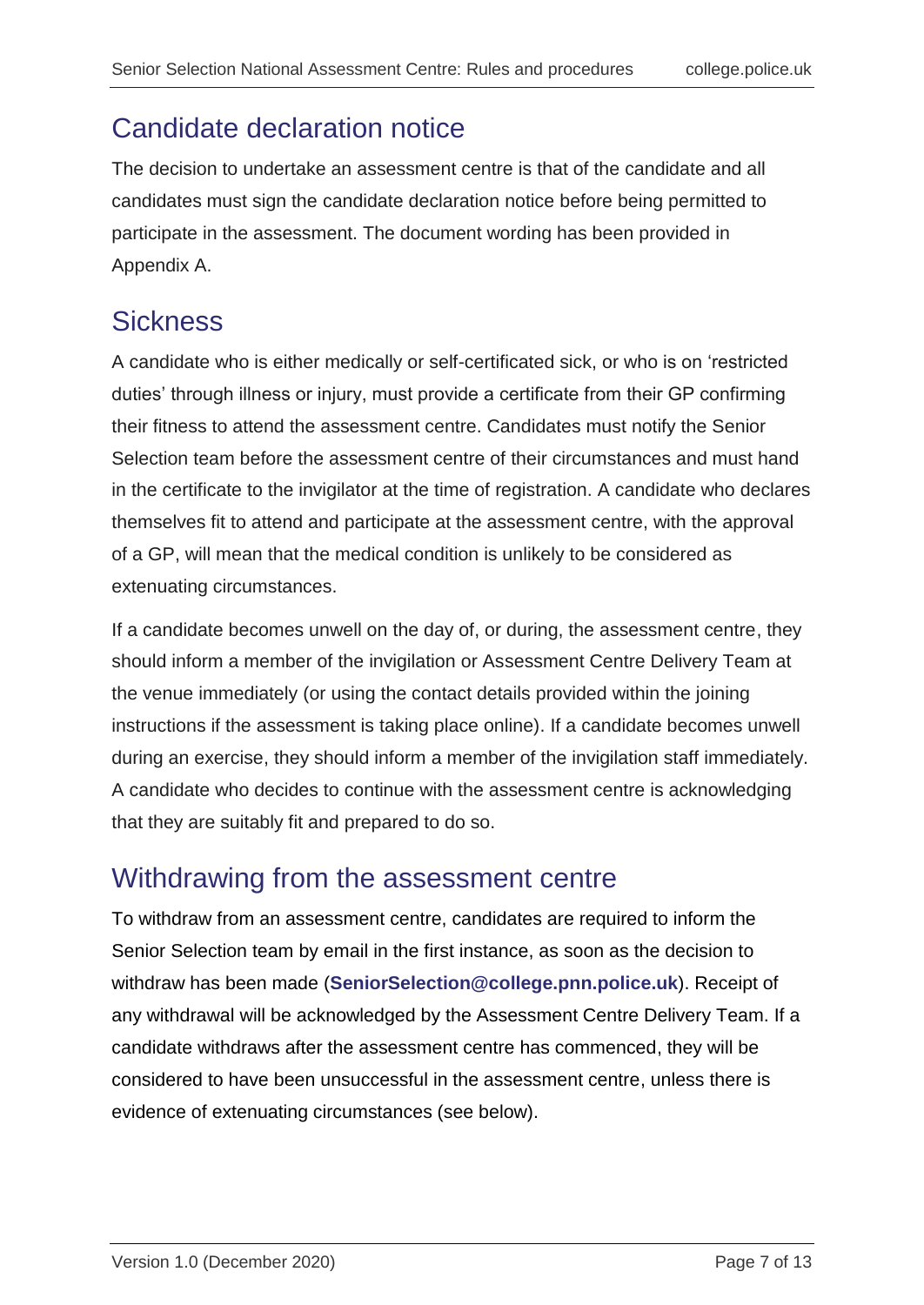#### <span id="page-7-0"></span>Extenuating circumstances

Extenuating circumstances are likely to be a serious event or series of events, such as the death or serious illness of a family member. Lack of preparation and/or a heavy workload prior to attendance at the assessment are not considered to be extenuating circumstances.

A candidate who is aware of extenuating circumstances prior to the assessment must advise the Senior Selection Team in advance and decide whether to sit the assessment, in line with the candidate declaration notice.

### <span id="page-7-1"></span>Procedural flaw

Candidates can report an incident where they feel that their performance has been adversely affected by a procedural flaw (for example, incorrect timings of an exercise). Where there is supporting evidence of a procedural flaw, a candidate's performance across the exercises will be analysed alongside the relative supporting evidence. Unscheduled incidents during the assessment centre, such as fire alarm activation, are reported as a matter of course to the Debrief Panel. Where there is supporting evidence, the candidate's performance will be checked prior to, and following, the occurrence of the incident.

Where a candidate submits a report based upon their own assessment of their performance, this would be unlikely to be considered an adequate basis for review of a candidate's result. Such reports are therefore unlikely to be considered.

### <span id="page-7-2"></span>Process for submitting a report

Any candidate who wishes to report extenuating circumstances or a procedural flaw during the assessment, which they believe may have adversely affected their performance, must raise these with the relevant individual at the assessment centre. Candidates will be made aware of this person's details on site, or via email for any assessments taking place online. Candidates must do this prior to departing from the assessment site (or upon completion of any online assessments) and must follow this with a written report. It is the responsibility of the candidate to provide all of the supporting evidence in the submitted report. To submit a report, candidates must send the details to the Senior Selection Team

(**[SeniorSelection@college.pnn.police.uk](mailto:SeniorSelection@college.pnn.police.uk)**).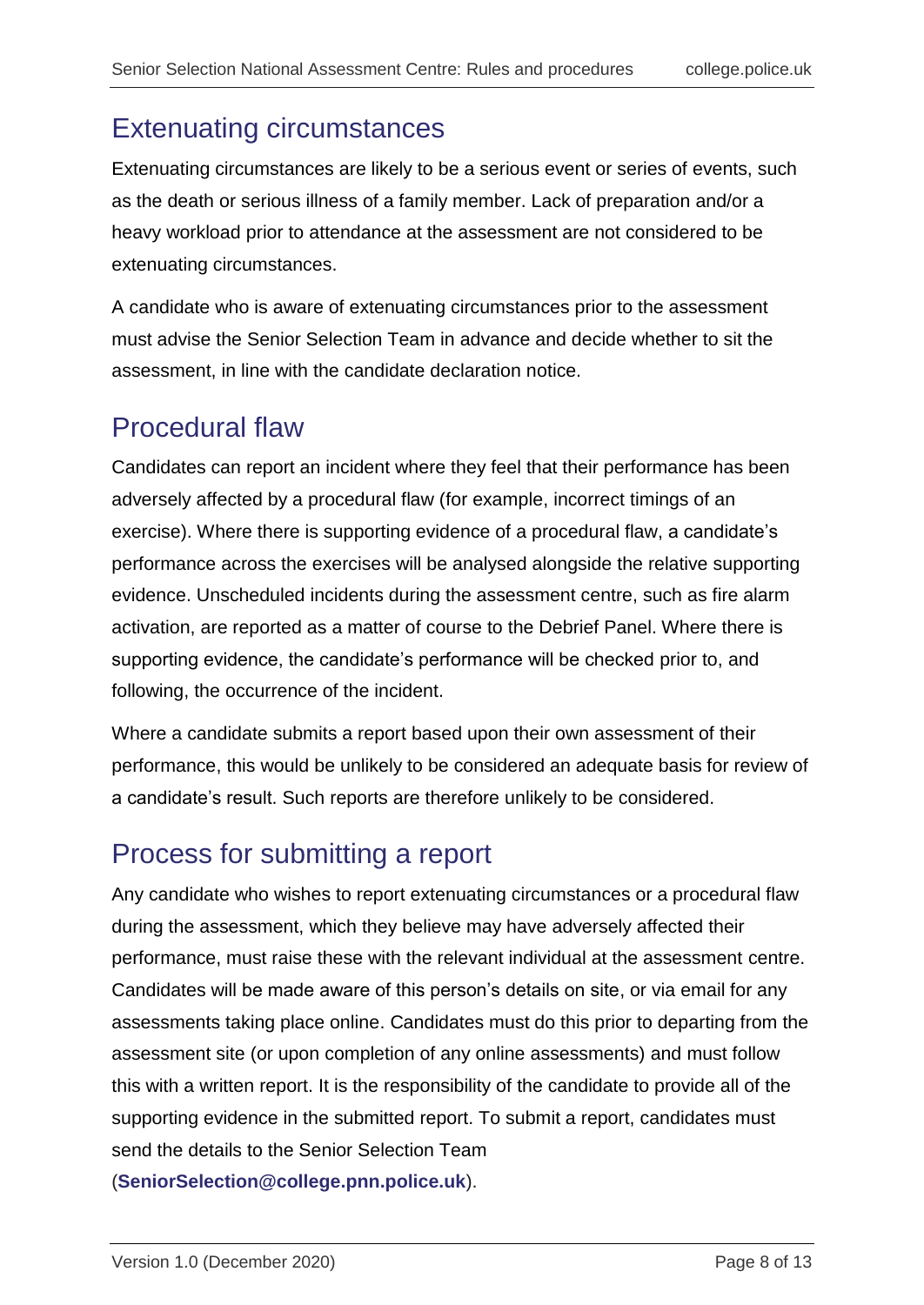This report must be received by **1pm** on the day after the candidate completes the assessment centre. Reports sent to College of Policing after the deadlines will not be considered. The Senior Selection Team will acknowledge the receipt of the report to the candidate.

Reports from successful candidates will not be considered further. Only unsuccessful candidates will have their reports considered, unless there is a fundamental issue that could affect the overall process.

### <span id="page-8-0"></span>**Disqualifications**

Any candidate found to be in breach of the rules will be liable to disqualification.

If a candidate's behaviour reduces the reliability of their scores, their result may be nullified by the Reports and Disqualifications Panel, notwithstanding any disqualification decision.

#### <span id="page-8-1"></span>Reports and Disqualifications Panel

The Reports and Disqualifications Panel will consider reports after candidates receive their results following the assessment centre. The Reports and Disqualifications Panel has a responsibility to ensure fairness to all candidates, to preserve the integrity of the assessment and to promote the overall aims of the assessment centre.

The Reports and Disqualifications Panel consists of:

- the College of Policing's Quality Assurance Team, Selection and Assessment
- **the College of Policing's Assessment Centre Director**

There are three categories of candidate whose results may need to be reviewed.

#### 1. Those claiming extenuating circumstances

If the Reports and Disqualifications Panel believes that a candidate has been subject to extenuating circumstances, the panel will take the exact nature of these circumstances into consideration on an individual basis. The panel cannot convert an unsuccessful result into a successful result.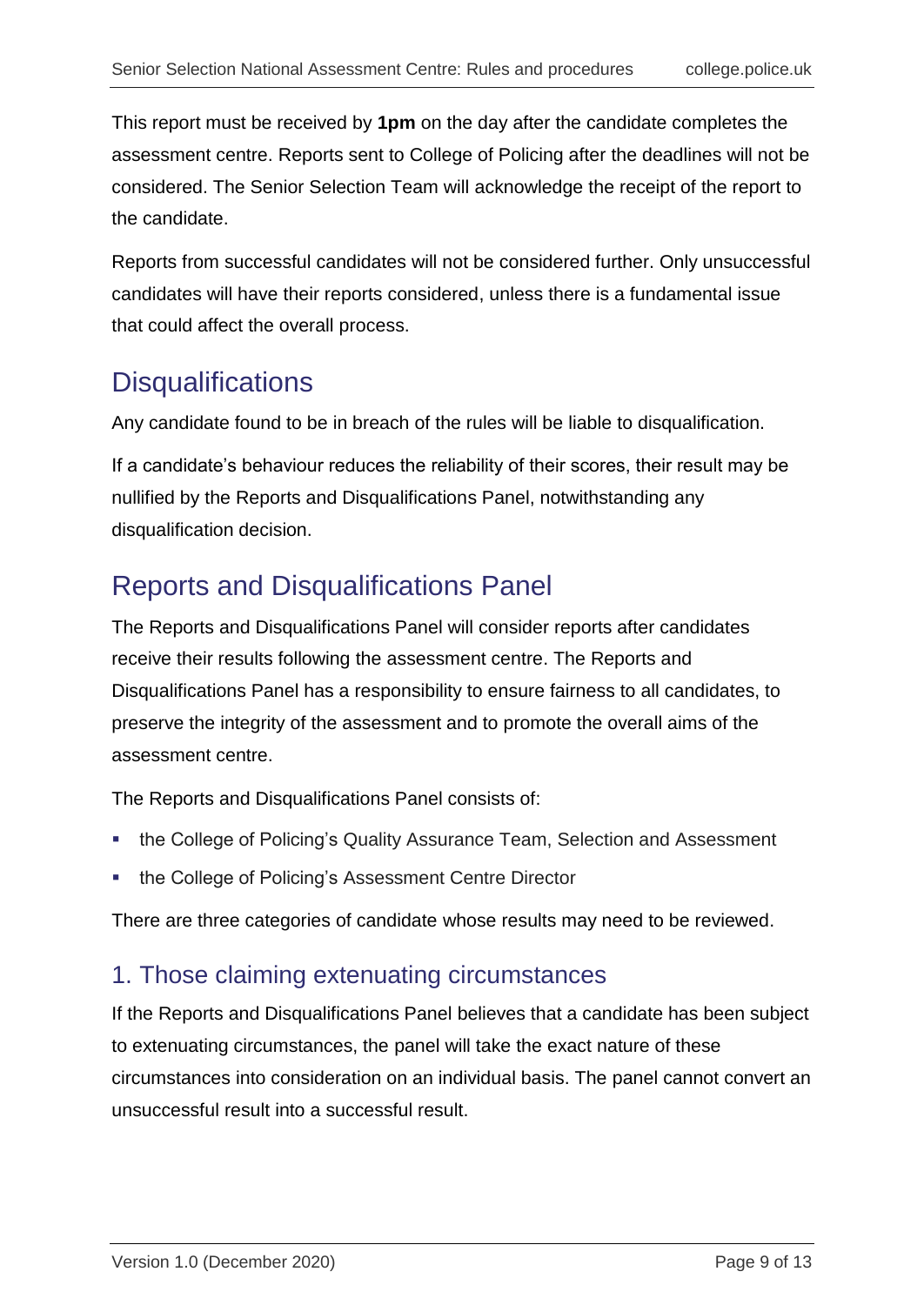#### 2. Those who claim that their performance was affected by a procedural flaw

In the case of procedural flaws during the assessment centre, the panel will take these into consideration on an individual basis. It is important to recognise that it is inappropriate for the panel to speculate and quantify the impact of any procedural flaw. Therefore, the panel cannot convert an unsuccessful result into a successful result.

#### 3. Those who attempt to gain unfair advantage by, for example, cheating or using confidential information

In cases of irregular behaviour by a candidate during the assessment centre, the panel can either:

- **fail the candidate**
- decide to take no further action

Candidates whose reports are considered by the panel will have the right to state their case, either in person or in writing to the panel, and may be supported by a relevant individual or body if they choose. In cases where the result has been withheld until the panel have investigated the case further, the candidate's result will be released following the panel's decision.

The College of Policing will act as Secretariat for the Reports and Disqualifications Panel. Once a decision has been reached, the candidate will be notified of the decision within seven days in writing.

### <span id="page-9-0"></span>Right of appeal

Candidates have the right of appeal and escalation against the decision of the Reports and Disqualifications Panel, where there are reasonable grounds for believing that:

- the panel did not act in compliance with its rules
- there is fresh evidence, not available at the time of the original report, for further consideration

Appeals must be made in writing to the Senior Selection Team for onward transmission to the product's Lead Psychologist of the College of Policing's Selection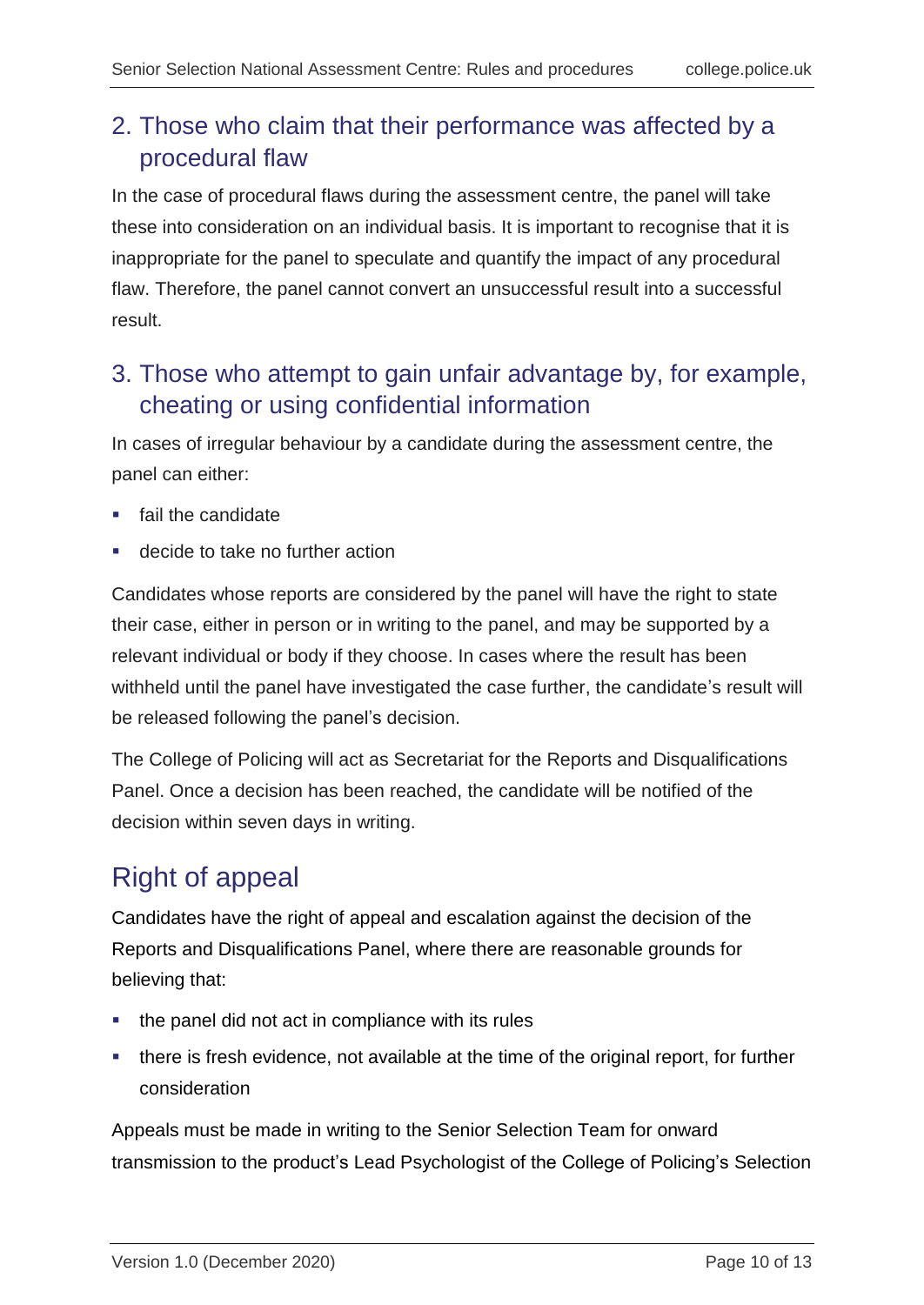and Assessment Team. The Lead Psychologist will consider whether there are adequate grounds for appeal and will notify the candidate in writing as soon as possible (within 14 days of the date of the letter in which the candidate is notified of the decision of the Reports and Disqualifications Panel). The Lead Psychologist cannot convert a fail into a pass but can vary or confirm the decision of the Reports and Disqualifications Panel.

In circumstances where there are still reasonable grounds for believing that the panel did not act in compliance with its rules, or if there is fresh evidence for further consideration, the appeal may be escalated to the Director of the Senior National Assessment Centres. Requests to escalate an appeal must be made in writing following the process outlined above. The Portfolio Holder or Director cannot convert a fail into a pass but can vary or confirm the decision of the Reports and Disqualifications Panel.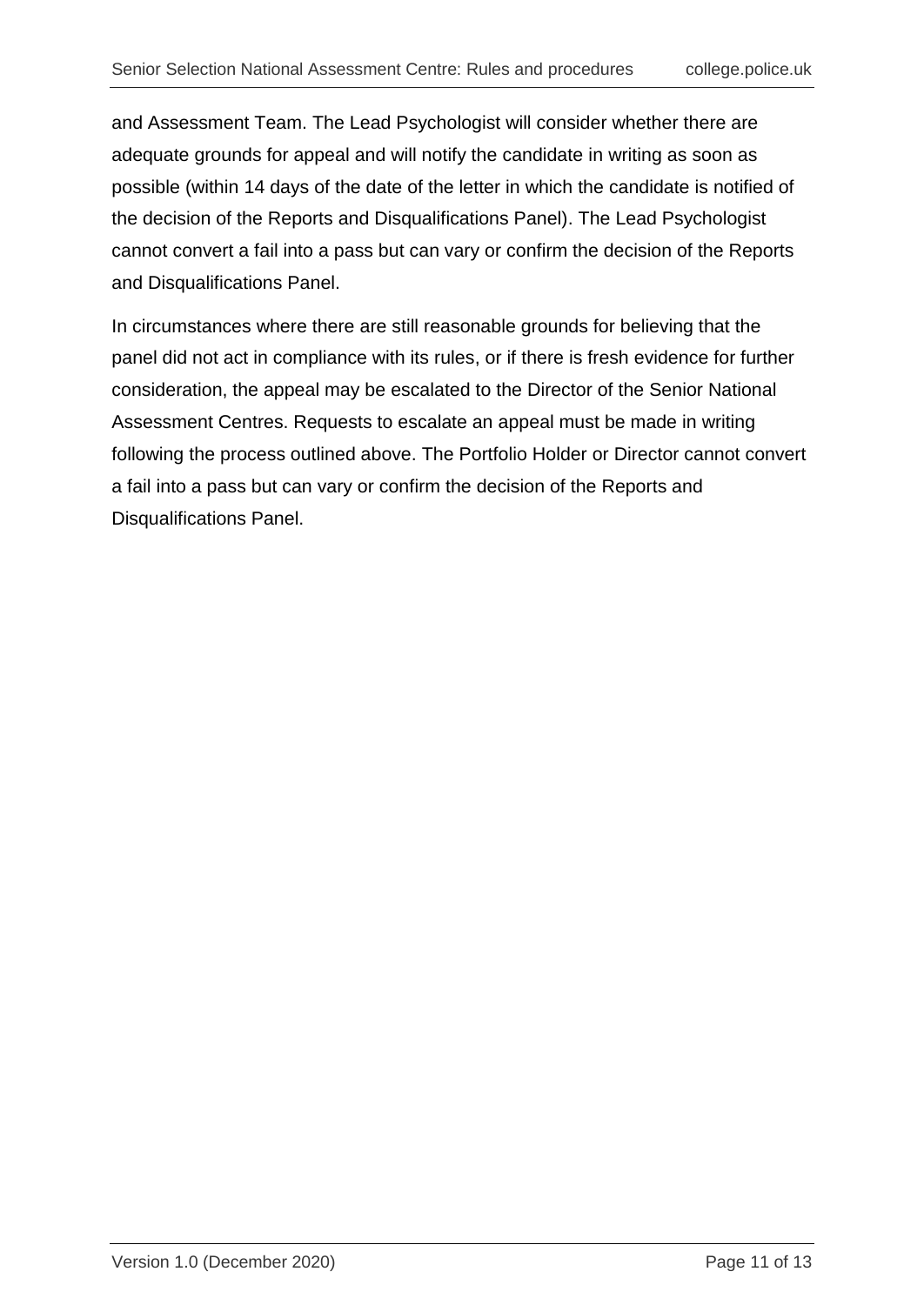# <span id="page-11-0"></span>Appendix 1 – Example candidate declaration notice

The decision to take part in this assessment is that of the candidate, and all candidates must sign a declaration notice before being permitted to take the assessment.

Any candidate who declines to sign this declaration will not be eligible to take part in the assessment.

#### **Declaration notice**

'I wish to undertake this assessment and, in doing so, agree to the following criteria.

- I will abide by all of the rules of the assessment.
- I am fit to take the assessment.
- I am suitably prepared to undertake the assessment exercises that constitute the assessment.

I am aware that any factors that should have been apparent to me at the time of signing this document cannot be used later to support a challenge to either the fairness of the assessment or my performance.'

Signed: \_\_\_\_\_\_\_\_\_\_\_\_\_\_\_\_\_\_\_\_\_\_

Print name or candidate number: \_\_\_\_\_\_\_\_\_\_\_\_\_\_\_\_\_\_\_

Date:  $\Box$